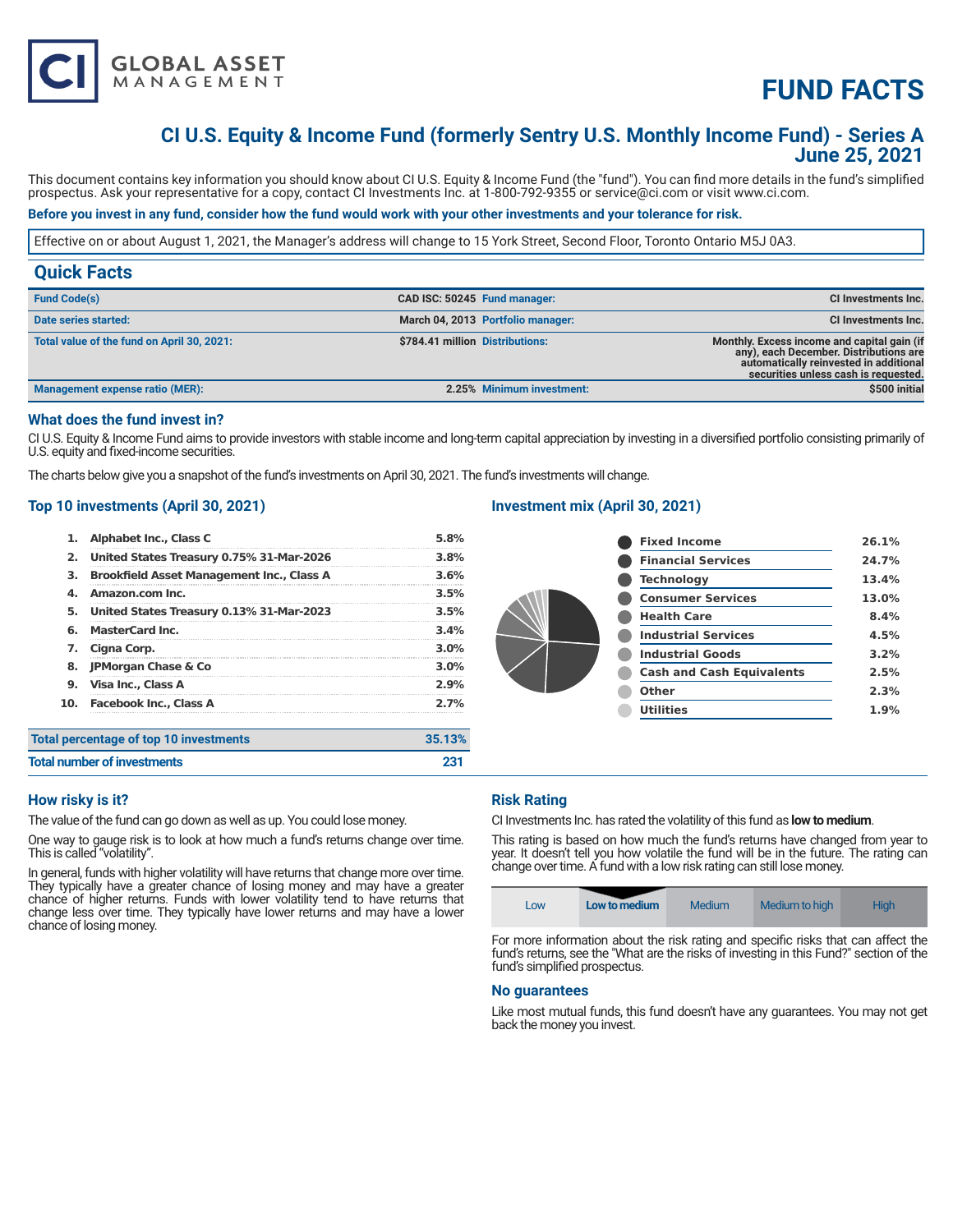# **CI U.S. Equity & Income Fund (formerly Sentry U.S. Monthly Income Fund) - Series A**

### **How has the fund performed?**

This section tells you how Series A securities of the fund have performed over the past 7 years. Returns are after expenses have been deducted. These expenses reduce the fund's returns.

#### **Year-by-year returns**

This chart shows how Series A securities of the fund performed in each of the past 7 years. The fund did not drop in value in any of the 7 years. The range of returns and change from year to year can help you assess how risky the fund has been in the past. It does not tell you how the fund will perform in the future.



#### **Best and worst 3-month returns**

This table shows the best and worst returns for Series A securities of the fund in a 3-month period over the past 7 years to April 30, 2021. The best and worst 3-month returns could be higher or lower in the future. Consider how much of a loss you could afford to take in a short period of time.

|                     | <b>Return</b> | 3 months ending   | If you invested \$1,000 at the beginning of the period |
|---------------------|---------------|-------------------|--------------------------------------------------------|
| <b>Best return</b>  | 10.4%         | February 28, 2015 | Your investment would rise to \$1,104                  |
| <b>Worst return</b> | $-10.2%$      | March 31, 2020    | Your investment would drop to \$898                    |

#### **Average return**

A person who invested \$1,000 in Series A securities of the fund on the series' start date would have had \$2,283 as of April 30, 2021. This works out to an annual compound return of 10.7%.

# **Who is this fund for?**

#### **This fund may be suitable for you if you:**

- are willing to accept a low to medium degree of risk
- are seeking a regular source of income and the potential for long-term capital appreciation
- are seeking to add U.S. exposure to your investment portfolio; and<br>• are planning to hold your investment for the medium to long term
- are planning to hold your investment for the medium to long term

# **A word about tax**

In general, you'll have to pay income tax on any money you make on a fund. How much you pay depends on the tax laws where you live and whether or not you hold the fund in a registered plan such as a Registered Retirement Savings Plan, or a Tax-Free Savings Account. Keep in mind that if you hold your fund in a non-registered account, fund distributions are included in your taxable income, whether you get them in cash or have them reinvested.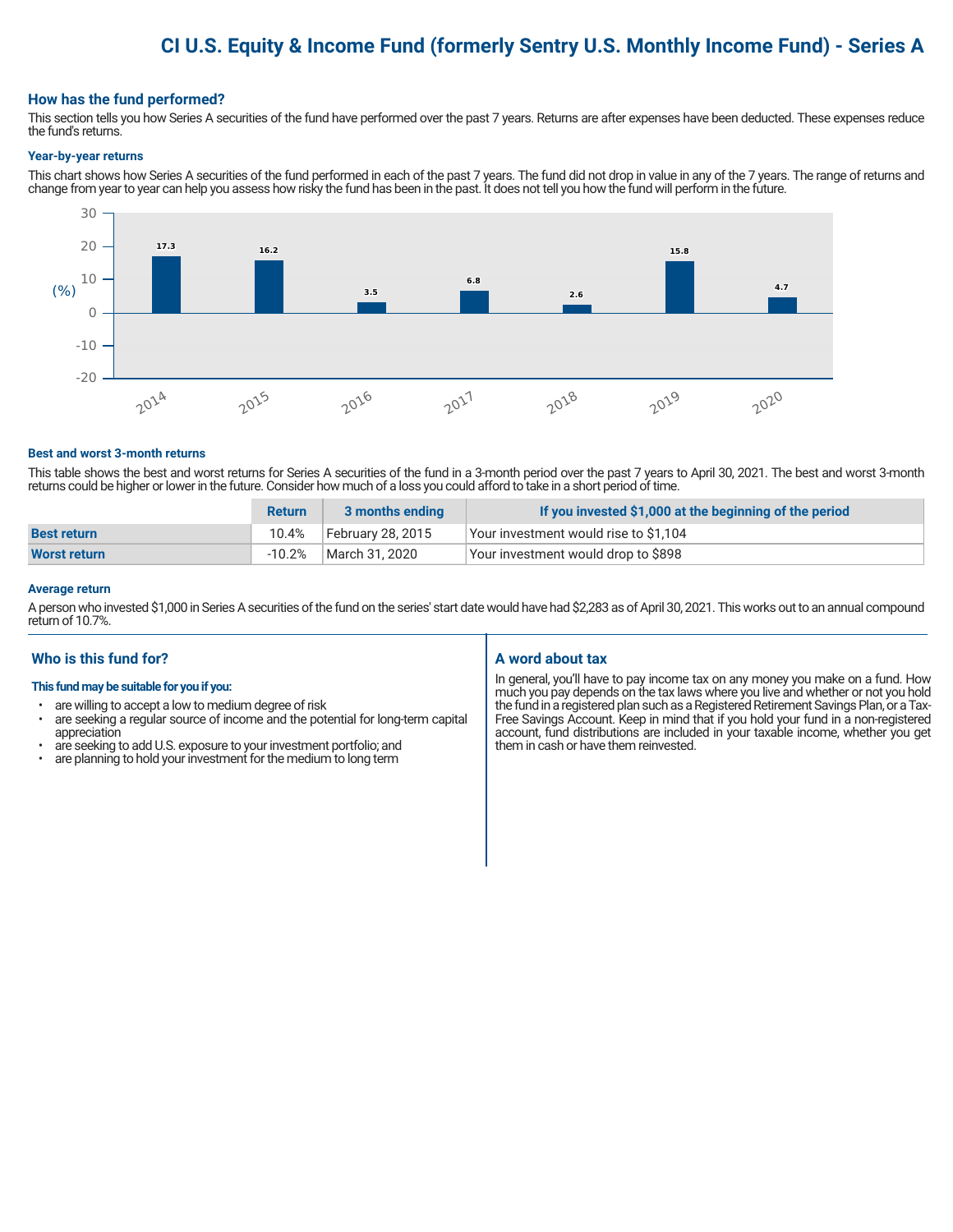# **CI U.S. Equity & Income Fund (formerly Sentry U.S. Monthly Income Fund) - Series A**

# **How much does it cost?**

The following tables show the fees and expenses you could pay to buy, own and sell Series A securities of the fund. The fees and expenses - including any commissions can vary among series of a fund and among funds. Higher commissions can influence representatives to recommend one investment over another. Ask about other funds and investments that may be suitable for you at a lower cost.

#### **1. Sales charges**

You can only buy Series A securities of the fund under the initial sales charge option.

| What you pay                         |                                          | <b>How it works</b>                                                                                                                                                                  |
|--------------------------------------|------------------------------------------|--------------------------------------------------------------------------------------------------------------------------------------------------------------------------------------|
| in per cent $(\%)$                   | in dollars $(\hat{S})$                   |                                                                                                                                                                                      |
| Initial sales charge (ISC)           |                                          |                                                                                                                                                                                      |
| 0% to 5.00% of the amount<br>you buy | \$0 to \$50 on every<br>$$1,000$ you buy | You and your representative decide on the rate.<br>The initial sales charge is generally deducted from the amount you buy. It goes to your representative's firm as a<br>commission. |